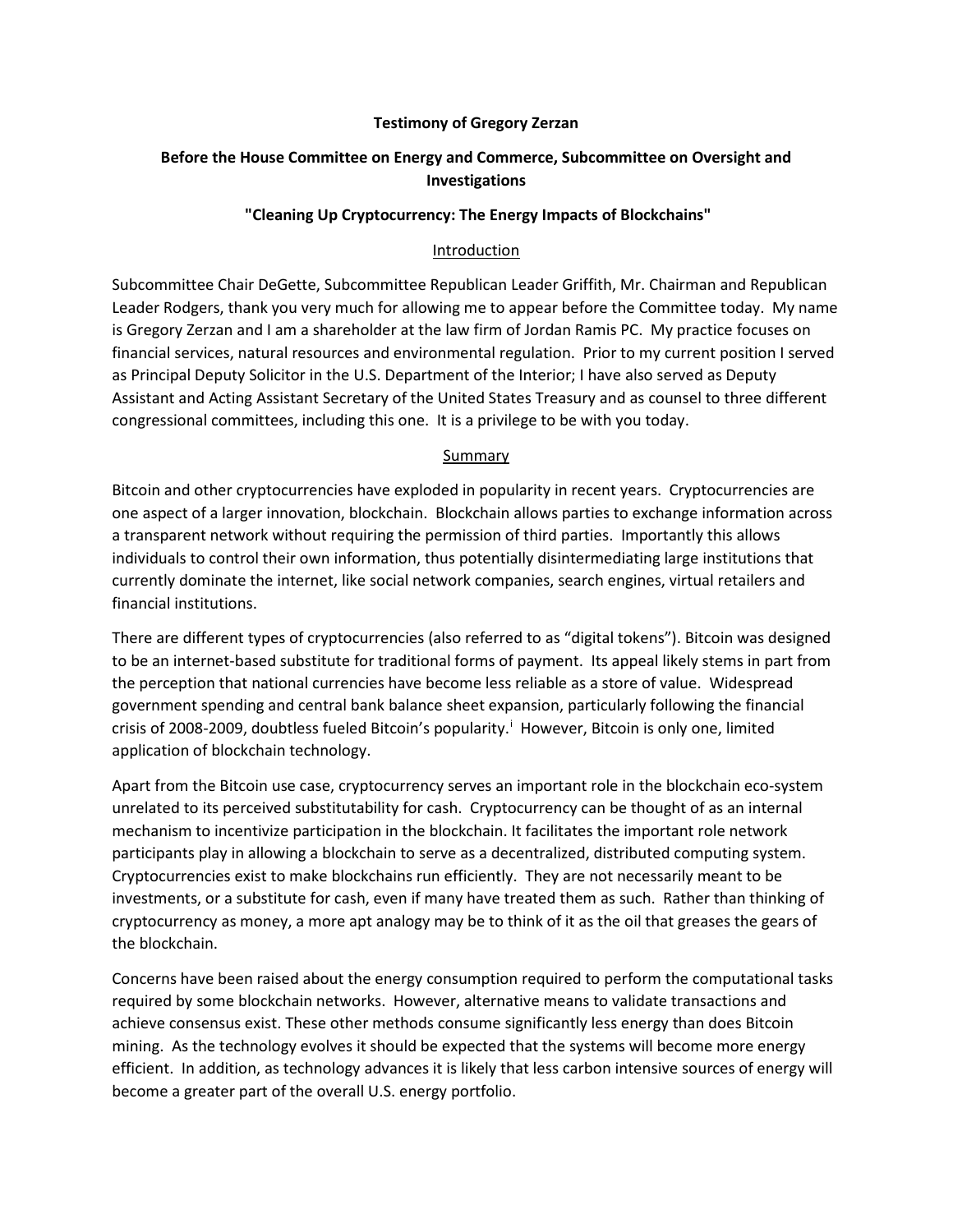Blockchain technology holds the promise of creating a new type of internet, one where information is controlled by the users of the system. Blockchain can ensure that ownership of data stays with individuals, rather than in siloed servers owned by a few large corporations. However, regulatory uncertainty, or overly restrictive new laws and regulation, could prevent this technology from reaching its full potential in the United States and drive innovation offshore.

In summary, there are four main points I hope to convey in my testimony:

- 1. Bitcoin is only one application of the broader blockchain technology;
- 2. Blockchain can empower consumers and give individuals greater control over their information;
- 3. Concerns about energy usage will likely be alleviated as the technologies for both blockchain and energy production advance; and
- 4. Blockchain faces regulatory uncertainty in the US which could discourage the growth of this technology. This could be resolved through legislation clarifying that digital tokens are not financial products unless they are intended to be and are marketed as such.

## **Background**

Blockchain is a relatively new solution to an age-old problem: how to securely store and share information. Blockchain operates as a distributed ledger, meaning that transactions that occur on the blockchain are shared with all other participants in the network who can affirm the validity of transactions. This validation occurs through encryption and mining, incentivized by rewards in the form of digital tokens.

Parties on the network control their own information, which they can exchange with others. Each participant has an address (a place to store contents) and a "private key," which is in effect a password that allows a participant to access his or her account. A participant also has a "public key," which is a numerical representation of the address. To exchange information a person uses the private key to "sign" a message to the other party. Using the receiving party's public key a message is created which can only be opened by the recipient using his or her own private key.

This "public key" encryption method relies on large numbers which must be computed correctly in order to validate the transaction, using cryptographic tools like prime factorization. Prime factorization relies on the fact that any number can be created by multiplying prime numbers; however, it is extremely difficult to reduce a very large number to its prime factors. This "one-way" mathematical problem means that persons who lack access to one of the factors (in this case, a private key) have little hope in cracking the code, since the computational power to do so exceeds any reasonably available resources.

Once the parties have authenticated their transaction it must be verified by the larger network to be added to the blockchain. "Nodes," or members of the network, compete to validate transactions in an effort to receive rewards in the form of digital tokens. "Miners" assemble transactions and "hash" the contents of a block- "hashing" being the process of taking one value and converting it into another using a specified mathematical function. The first miner to successfully compute a hash that meets certain conditions shares the answer with the rest of the network, which verifies that the answer is correct. Once a block of transactions is confirmed it is distributed to the entire network, ensuring each participant has a copy of the transaction. In this way, transaction by transaction and block by block, the entire network maintains an identical copy of each transaction in the same order (a "distributed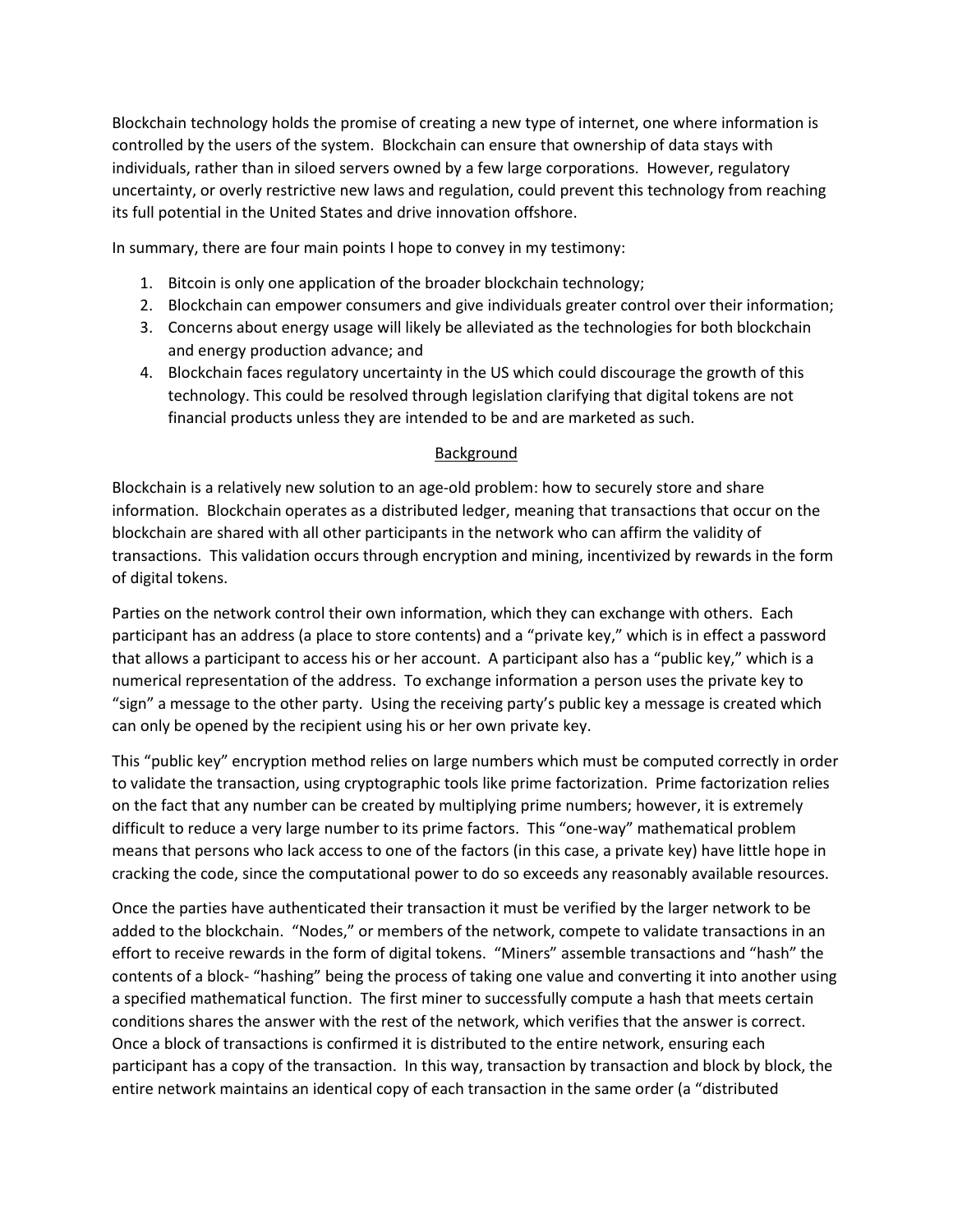ledger"). It is this shared system that makes the blockchain both public and secure; in order to forge a transaction each and every other copy of the blockchain would need to be altered- a difficult task, and one (if even achievable) likely to be noticed.

One of the most familiar examples of the blockchain is the Bitcoin network. "Bitcoin: A Peer-to-Peer Electronic Cash System" was written by the pseudonymous Satoshi Nakamoto and released on October 31, 2008. The paper's Abstract succinctly describes the concept:

A purely peer-to-peer version of electronic cash would allow online payments to be sent directly from one party to another without going through a financial institution. Digital signatures provide part of the solution, but the main benefits are lost if a trusted third party is still required to prevent double-spending. We propose a solution to the doublespending problem using a peer-to-peer network. The network timestamps transactions by hashing them into an ongoing chain of hash-based proof-of-work, forming a record that cannot be changed without redoing the proof-of-work. The longest chain not only serves as proof of the sequence of events witnessed, but proof that it came from the largest pool of CPU power. As long as a majority of CPU power is controlled by nodes that are not cooperating to attack the network, they'll generate the longest chain and outpace attackers. The network itself requires minimal structure. Messages are broadcast on a best effort basis, and nodes can leave and rejoin the network at will, accepting the longest proof-of-work chain as proof of what happened while they were gone.

Bitcoin (BTC) transactions occur on a blockchain that is controlled by its members. To transact in BTC a party needs only an address and a private key, which can be housed on one's own server. In this way BTC can be thought of as an alternative currency which is not issued at the discretion of a centralized authority (such as a central bank) nor transacted via centralized networks (payment systems of connected banks).<sup>[ii](#page-7-1)</sup>

While BTC is the most well-known and widely circulated cryptocurrency in the world, thousands of other cryptocurrencies exist, many of which are not solely designed to serve as currencies. The second most widely held cryptocurrency, Ether (ETH), is the token used to reward validators on the Ethereum blockchain.

As described in his 2013 paper "A Next-Generation Smart Contract and Decentralized Application Platform," Vitalik Buterin described the concept of using blockchain technology for a whole host of decentralized transactions beyond cash:

Satoshi Nakamoto's development of Bitcoin in 2009 has often been hailed as a radical development in money and currency, being the first example of a digital asset which simultaneously has no backing or "intrinsic value" and no centralized issuer or controller. However, another, arguably more important, part of the Bitcoin experiment is the underlying blockchain technology as a tool of distributed consensus, and attention is rapidly starting to shift to this other aspect of Bitcoin. Commonly cited alternative applications of blockchain technology include using on-blockchain digital assets to represent custom currencies and financial instruments ("colored coins"), the ownership of an underlying physical device ("smart property"), non-fungible assets such as domain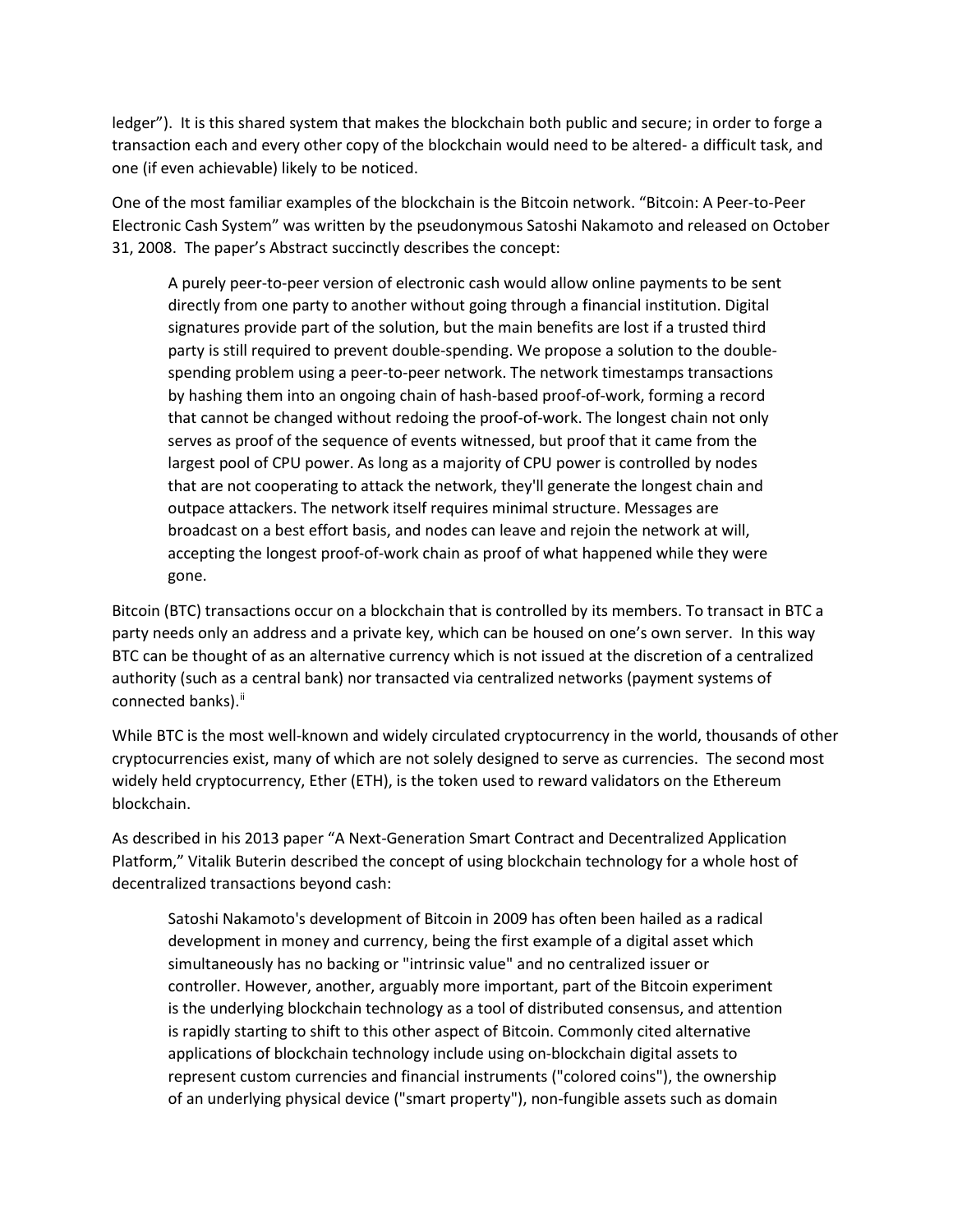names ("Namecoin"), as well as more complex applications involving having digital assets being directly controlled by a piece of code implementing arbitrary rules ("smart contracts") or even blockchain-based "decentralized autonomous organizations" (DAOs). What Ethereum intends to provide is a blockchain with a built-in fully fledged Turing-complete programming language that can be used to create "contracts" that can be used to encode arbitrary state transition functions, allowing users to create any of the systems described above, as well as many others that we have not yet imagined, simply by writing up the logic in a few lines of code.

One of the most well-known products of the Ethereum network are non-fungible tokens (NFTs). NFTs are data, such as an image or a video, with a unique and identifiable ownership record. NFTs can be sold or exchanged, with the blockchain recording the authenticity and transfer of ownership in each instance.

The Ethereum network described by Mr. Buterin, and other initiatives that have followed, seek not to create a new currency so much as to create a new internet, one where information is owned and controlled by its users and not large, centralized institutions.

## Cryptocurrency as a Mechanism for a User-Run Network

The Ethereum network provides a computational framework, built on blockchain, that allows users to execute programs. In practical terms this means that the Ethereum network can act as a sort of decentralized virtual computer on which users can develop applications, store data and exchange information. Unlike the Bitcoin blockchain, which has a programming language consisting of true/false calculations amenable to spending transactions, the Ethereum blockchain is fully programmable. As described in "Mastering Ethereum" by Andreas M. Antonopoulos and Gavin Wood, two of Mr. Buterin's key collaborators in the creation of the Ethereum network:

Ethereum is also a distributed state machine. But instead of tracking only the state of currency ownership, Ethereum tracks the state transitions of a general-purpose data store, i.e., a store that can hold any data expressible as a key–value tuple. A key–value data store holds arbitrary values, each referenced by some key; for example, the value "Mastering Ethereum" referenced by the key "Book Title". In some ways, this serves the same purpose as the data storage model of Random Access Memory (RAM) used by most general-purpose computers. Ethereum has memory that stores both code and data, and it uses the Ethereum blockchain to track how this memory changes over time. Like a general-purpose stored-program computer, Ethereum can load code into its state machine and run that code, storing the resulting state changes in its blockchain. Two of the critical differences from most general-purpose computers are that Ethereum state changes are governed by the rules of consensus and the state is distributed globally. Ethereum answers the question: "What if we could track any arbitrary state and program the state machine to create a world-wide computer operating under consensus?"

In this fully programmable version of blockchain the Ether token serves a broader purpose than does BTC. Bitcoin was created to serve the same function as a traditional currency. As Securities and Exchange Chairman Gary Gensler has observed, these functions are as a unit of account, a store of value and a means of exchange.<sup>[iii](#page-7-2)</sup> Ether can also serve these functions, but its main purpose is to act as a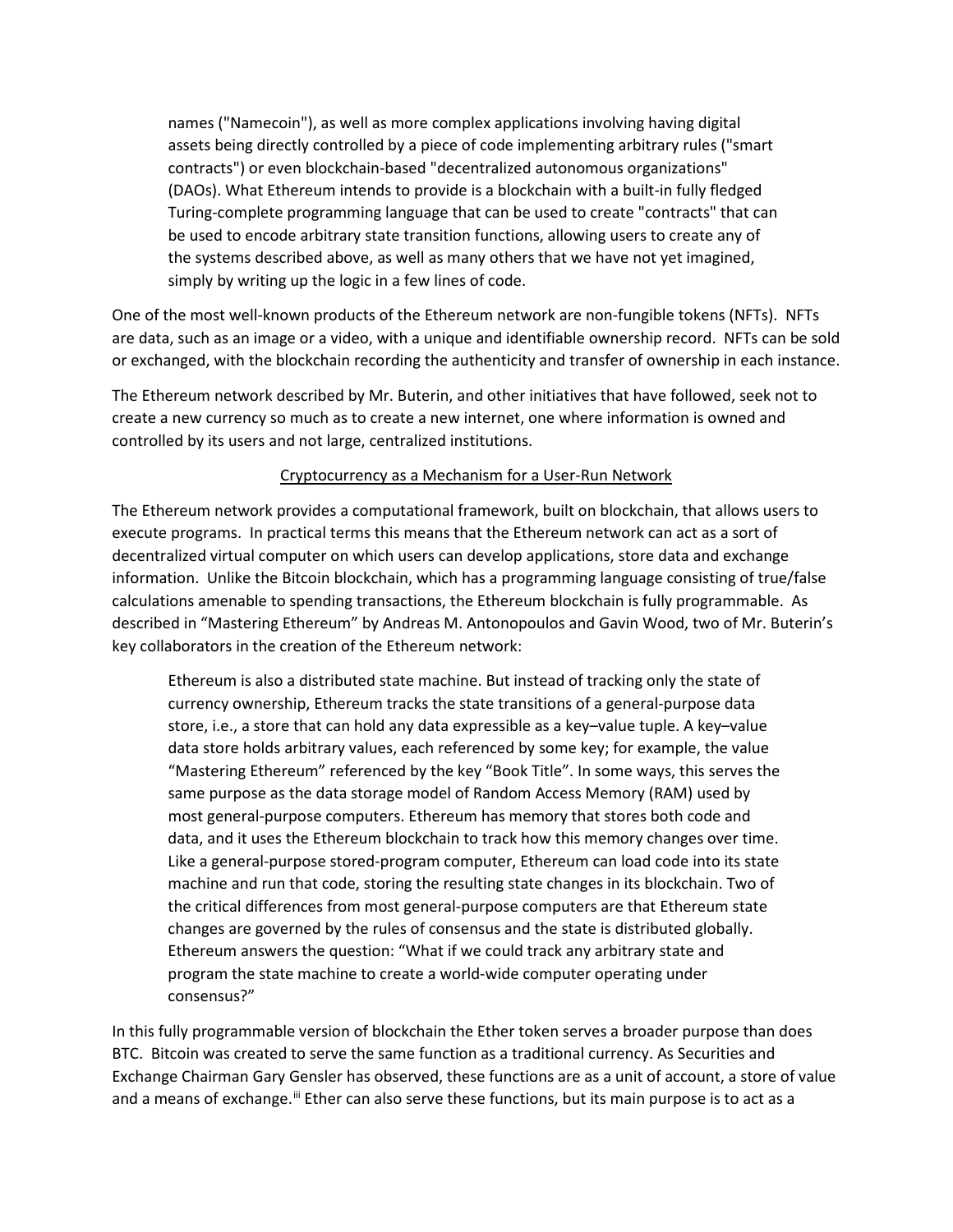virtual lubricant for the operation of the Ethereum network. Users "pay" for the computational services of the network using Ether tokens. While outside users may (and have) chosen to hold ETH for investment purposes, its most important function is to act as a facilitator for the operation of the virtual, distributed machine.

The Ethereum network allows users to develop, own and exchange data through an open network controlled by all participants. This contrasts with the internet as it currently exists, where data often resides in silos controlled by a few large companies with the capacity to maintain mass[iv](#page-7-3)e server farms.<sup>iv</sup>

## Cryptocurrency Mining and Energy Use

One criticism of some blockchain technologies is that the computational power required to mine cryptocurrency demands an extravagant use of energy. Further, the criticism holds that this energy use comes with high environmental costs in the form of increased greenhouse gas (GHG) emissions.

The reason the Bitcoin blockchain network requires energy is because, as described above, transactions are only added to the blockchain after they have been validated by "miners" competing to solve a cryptographic puzzle. This puzzle, the "nonce," is an algorithm-generated number that can only be computed by trial-and-error. Successful miners are rewarded for solving this puzzle correctly with newly minted tokens. In the case of the Bitcoin blockchain, the increasing value of BTC has attracted ever greater numbers of miners operating powerful computers capable of generating hundreds of quintillions of guesses a second. According to some estimates, Bitcoin mining composes .5% of all worldwide energy usage.

BTC mining has tended to cluster around areas with comparatively low energy costs. In the United States Texas, New York and Washington have attracted significant mining-related activity. Texas leads the nation in wind-produced energy, while Washington leads the U.S. in hydropower production. These carbon-free energy sources may alleviate some of the concerns over the GHG footprint of crypto mining.

In addition to the use of less carbon-intensive energy sources, another reduction in energy use comes from alternative means of achieving consensus besides the Proof of Work (PoW) method employed by Bitcoin. In the PoW method different nodes (participants) compete to solve a cryptographic problem, with the winning node gaining the right to add a block to the chain and receiving digital tokens as a reward. Later this year the Ethereum network is expected to shift to a Proof of Stake (PoS) consensus model. Under the PoS method the network's protocol will choose a node to validate a proposed block, based in part on how much cryptocurrency the node has bid, or "staked," for that right. If the validator's proposed block is accepted by the network the validator receives digital tokens, as in the case of the PoW system. However, if the validator attempts to submit a false result the validator is punished by forfeiting its staked currency.

PoS systems are less energy intensive than the PoW method because rather than requiring multiple parties to compete to find the correct answer, using vast quantities of computation, a limited number of validators are chosen to validate a less computationally intensive equation. Other consensus systems also exist that can lessen the energy needs of a blockchain consensus mechanism. For instance, the Ripple network allows a network of "trusted nodes" to validate transactions. However, some have noted this results in a degree of centralization that runs contrary to one of the most valued aspects of blockchain. Another network divides the tasks involved in reaching consensus among different validator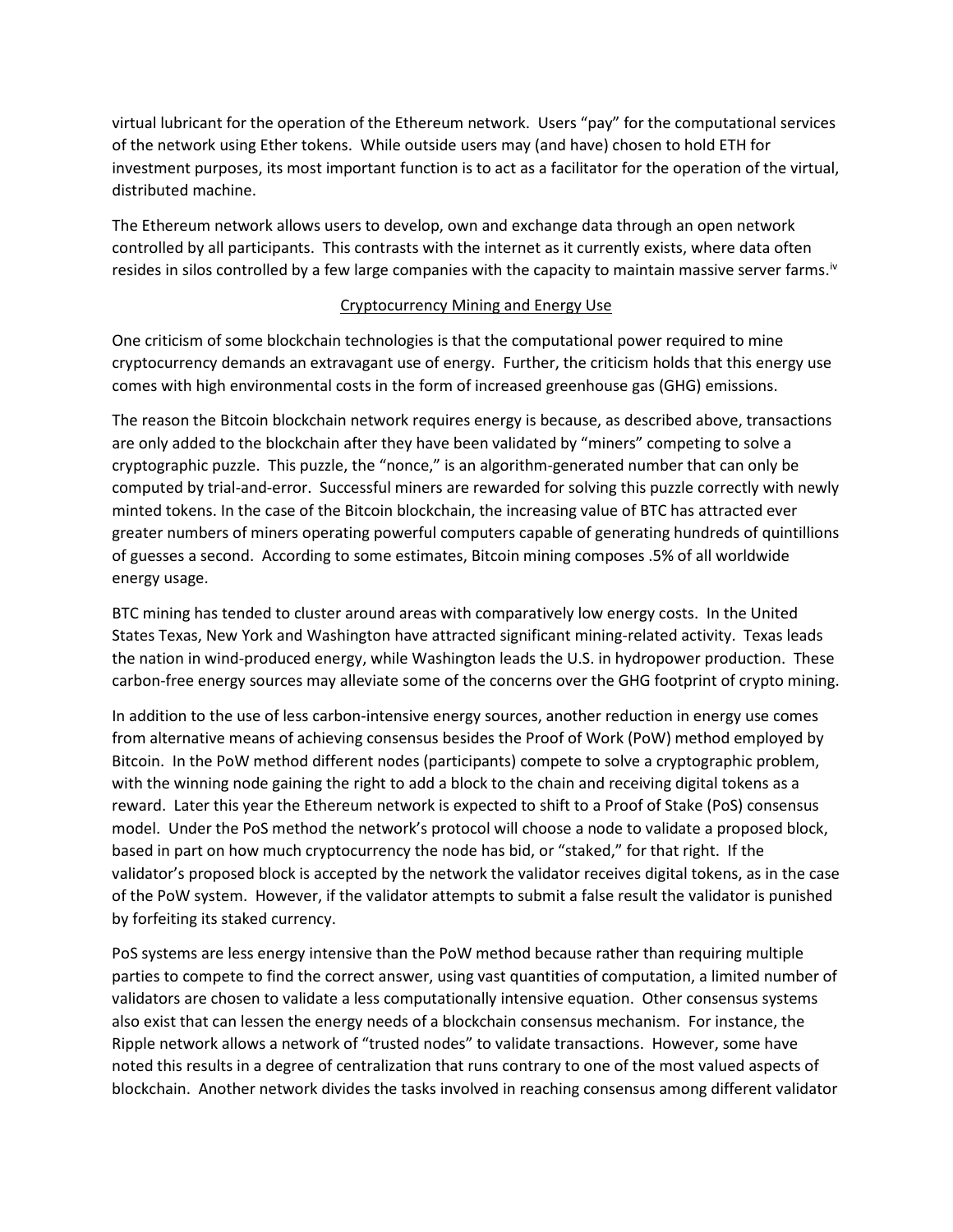nodes, tasking some with computationally intensive "deterministic" tasks such as computing the results of transactions, and "non-deterministic" tasks such as the timing and order of transactions. Taken together these alternative consensus mechanisms provide the opportunity for more energy efficient blockchains.

Many mining companies have proved willing to enter into agreements with local utilities to facilitate fair pricing and ensure grid reliability. This in turn has created new market opportunities for the energy providers, while helping the United States to become the world leader in BTC mining.

It is also useful to compare data mining to other internet-related energy usage. According to some estimates non-BTC-mining related data centers consume 1% of total global energy. The use of energy (regardless of how it was created) is utilized identically. Kilowatt hours are converted to compute cycles, and those cycles are used in traditional datacenter infrastructure in the same way they are used to mine crypto. Many crypto miners have purposefully developed processors known as ASIC (application specific integrated circuits) which are optimized to mine/process crypto more efficiently than normal processors. Importantly, however, unlike dedicated data centers owned by or for the benefit of individual companies, crypto mining helps to facilitate a shared, distributed blockchain open to all participants.

Lastly, U.S. GHG emissions ha[v](#page-7-4)e generally trended downward for at least the last decade.<sup>v</sup> As demand increases for less carbon-intensive forms of energy it should be expected that technology will continue to evolve to accelerate this trend further.<sup>[vi](#page-7-5)</sup>

# Regulatory Uncertainty Surrounding Digital Assets

In the United States cryptocurrency and other digital assets suffer from uncertainty over whether regulators might impose regulations, or even find some assets illegal. The Securities and Exchange Commission has taken a mixed approach to cryptocurrency, with at least some officials at the agency stating publicly that BTC and ETH are not securities while at the same time taking enforcement action against Ripple Labs, issuer of one of the mostly widely traded cryptocurrencies, XRP. Officials at the Commodity Futures Trading Commission have publicly stated that cryptocurrencies are "digital commodities," and in some circumstances potentially subject to regulation by that agency. As recently as November 2021 the President's Working Group on Financial Markets announced that a particular type of digital asset known as "stablecoins" [vii](#page-7-6) should be issued only by insured depository institutions (e.g., banks).

The regulatory uncertainty surrounding digital assets is troubling for several reasons. First, the lack of clarity and threat of enforcement may drive innovation in the blockchain away from the United States. For example, if an entrepreneur developed a blockchain enabled social network, one where all the personal data on the network belonged to each participant on the network and couldn't be monetized for advertising revenue by a single company, it would likely require some sort of digital token to allow the blockchain to function.<sup>[viii](#page-7-7)</sup> Unfortunately, the threat that this token might be found to be an unregistered offering of a security in violation of U.S. securities laws could force this developer to locate outside the United States. Given the revolutionary potential the blockchain holds to return power to the users of the internet, this would be an undesirable result.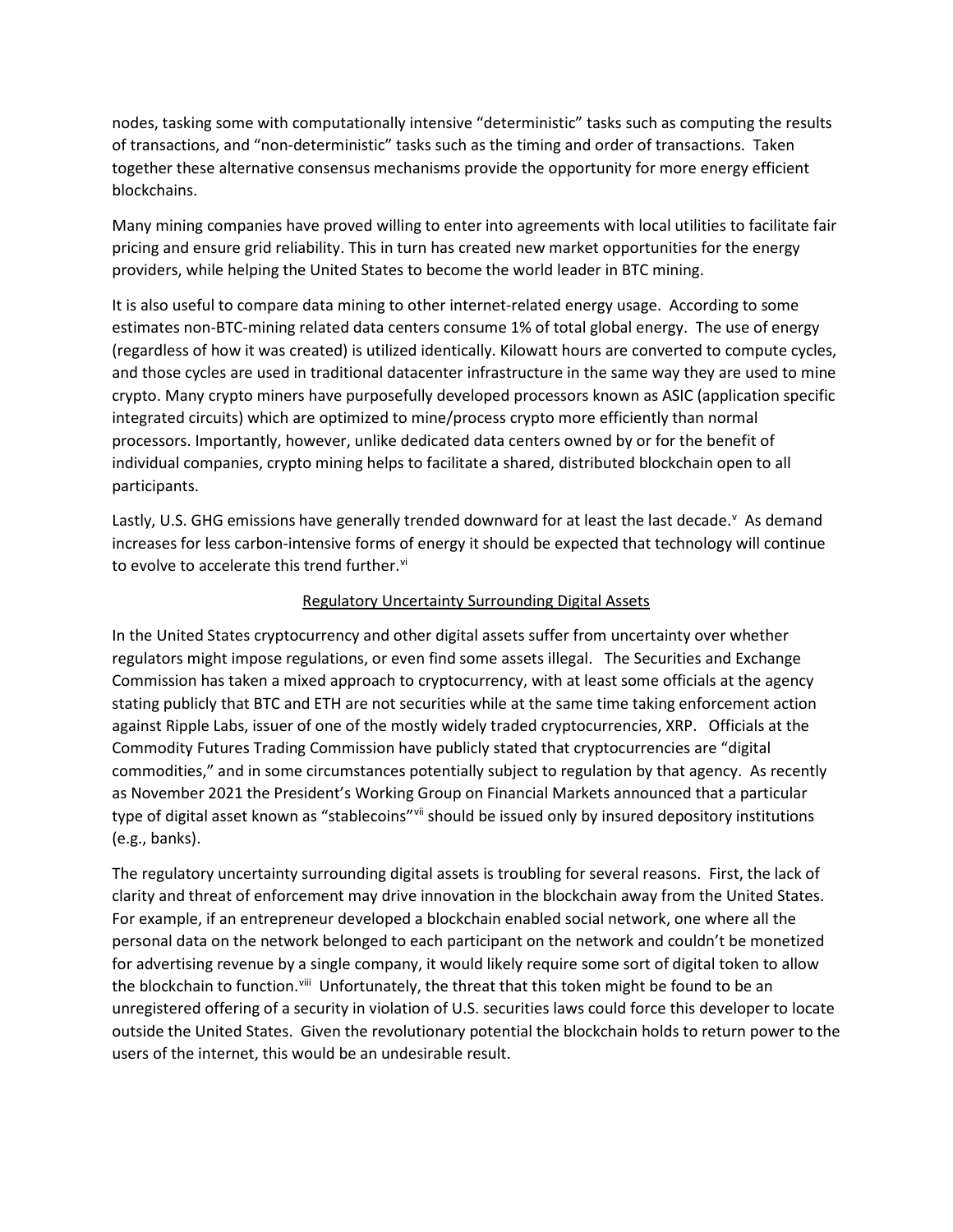An additional problem is that currently digital asset regulation is a conversation largely occurring among the nation's financial regulators. But blockchain and digital assets<sup>[ix](#page-7-8)</sup> are code that facilitate the performance of a computational task, not shares of ownership in a company (stock) or the promise of future delivery of a commodity (futures contract). Digital assets are a  $21^{st}$  century creation that do not fit well within the terminology and structure of financial services laws that were written in the last century and that in many ways describe products and practices dating back to the  $17<sup>th</sup>$  century (or even earlier).<sup>[x](#page-7-9)</sup>

While it is certainly possible to create products traditionally thought of as financial instruments such as securities and derivatives using blockchain (indeed, such efforts are well underway), there is nothing inherently financial about digital tokens themselves. Digital tokens should not be treated as financial products solely because people purchase them for uses other than to facilitate transactions on a particular blockchain. People routinely purchase and hold collectibles like baseball cards, stamps and cars in hopes that the items will increase in value, but this does not turn those items into financial products.

It is worth noting that excluding the bulk of digital assets from financial regulations does not mean they are unregulated. For instance, the Federal Trade Commission Act (FTCA) has protected Americans from "unfair or deceptive acts or practices in or affecting commerce" since 1914. The potential for fraud, misconduct and abuse certainly exists in the digital assets market, as in all markets. The FTCA's powerful consumer protection provisions, which clearly apply to internet-based transactions, afford a strong layer of protection for market participants.

It would be beneficial to establish a legal presumption (through law or regulation) that a digital asset such as a cryptocurrency is not a security or other financial product unless it is primarily designed to perform the role of a financial product and is sold or marketed as such. In all other cases a digital asset should be treated as a good, subject to the normal protections that apply to transactions in ordinary commerce.<sup>[xi](#page-7-10)</sup> Policymakers can ensure the United States is a leader in blockchain technology by resolving the regulatory uncertainty that currently hangs over this still developing area.

## Conclusion

Blockchain and the digital tokens it relies on are an important and potentially consumer-empowering innovation. Blockchain holds the promise of a new kind of internet, one where individuals have power over their own information. Meanwhile, cryptocurrencies have become an asset class that has provided smaller investors the opportunity to reap large rewards based on their own assessment of the risk and promise of any particular network, without the need of intermediaries such as financial institutions. Unfortunately, concern about this new technology threatens to drive innovation and opportunity in this area to foreign markets. Taken together cryptocurrencies are estimated to have a market value of more than \$3 trillion. Although digital tokens are a highly speculative and volatile asset class, they also represent the promise of a more open, more widely shared internet. If policymakers take a cautious approach and foster a pro-innovation environment, the rewards for consumers, investors and all Americans are likely to be great.